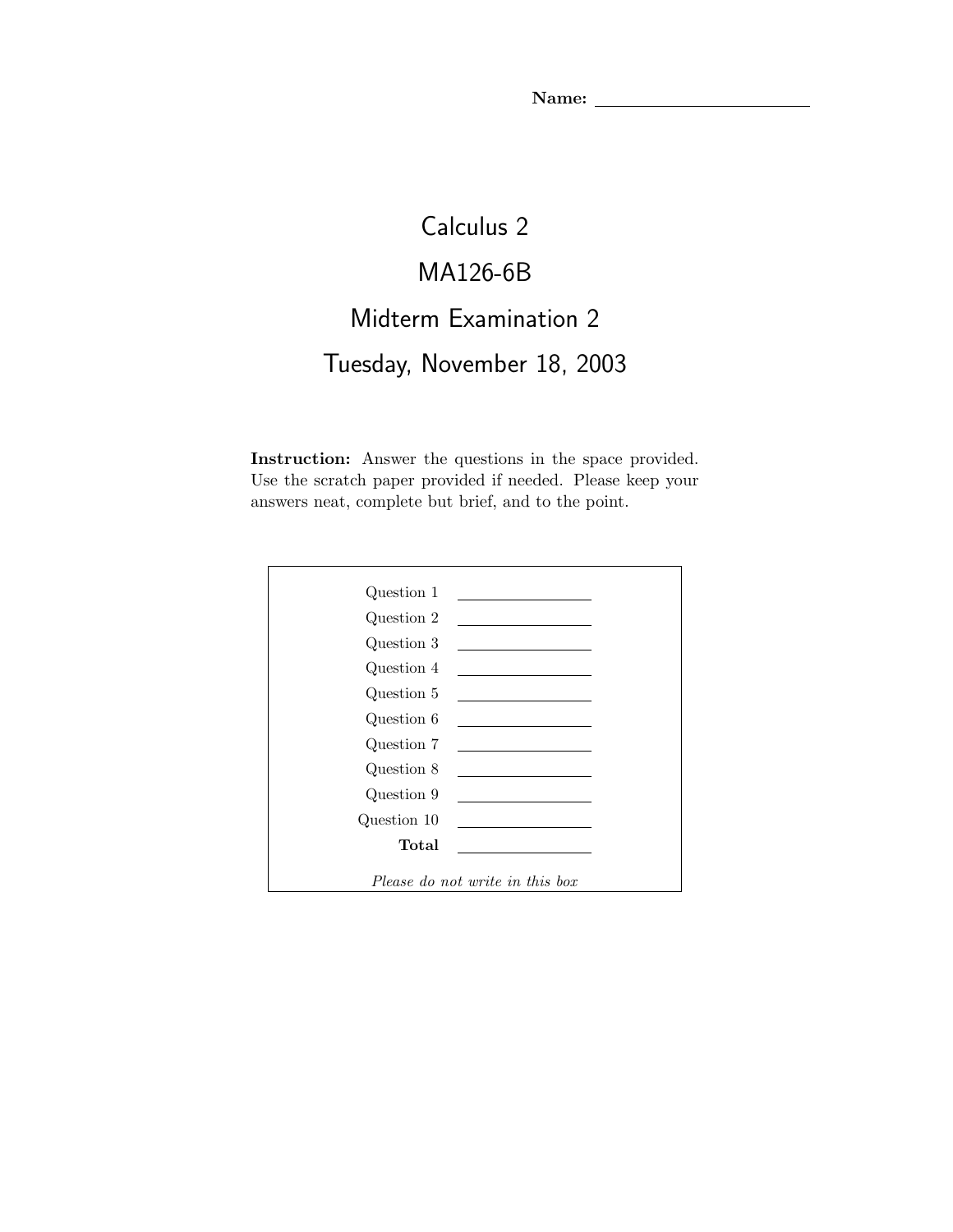Name: \_

QUESTION 1. Find the volume of the solid of revolution obtained by rotating the area under the curve

 $y = x \cos x$ ,  $0 \le x \le \pi/2$ ,

about the  $y\textrm{-axis:}$ 



Hint: Use cylindrical shells.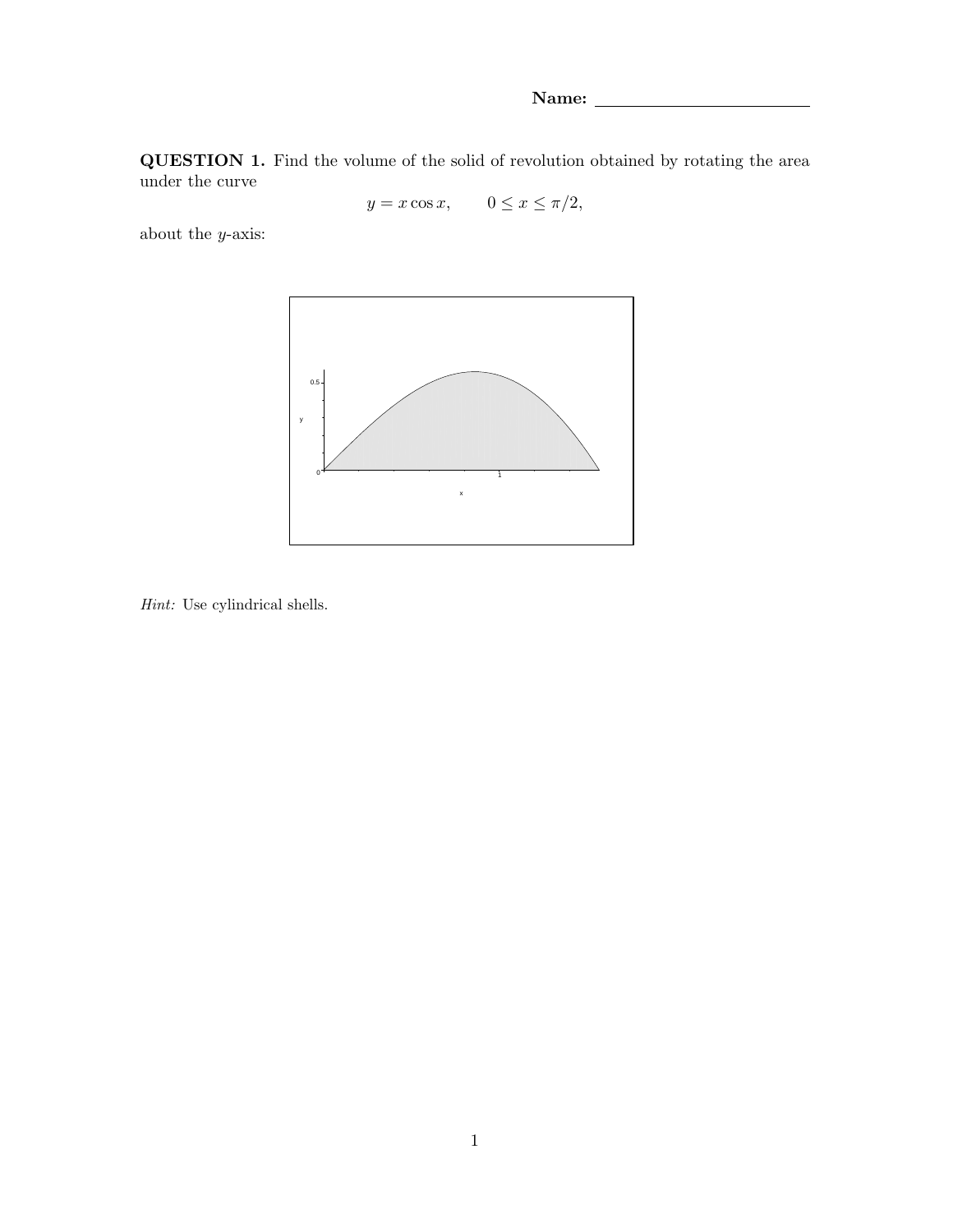QUESTION 2. Find the area bounded by the two curves:

$$
y^2 = x + 2, \qquad y = |x|.
$$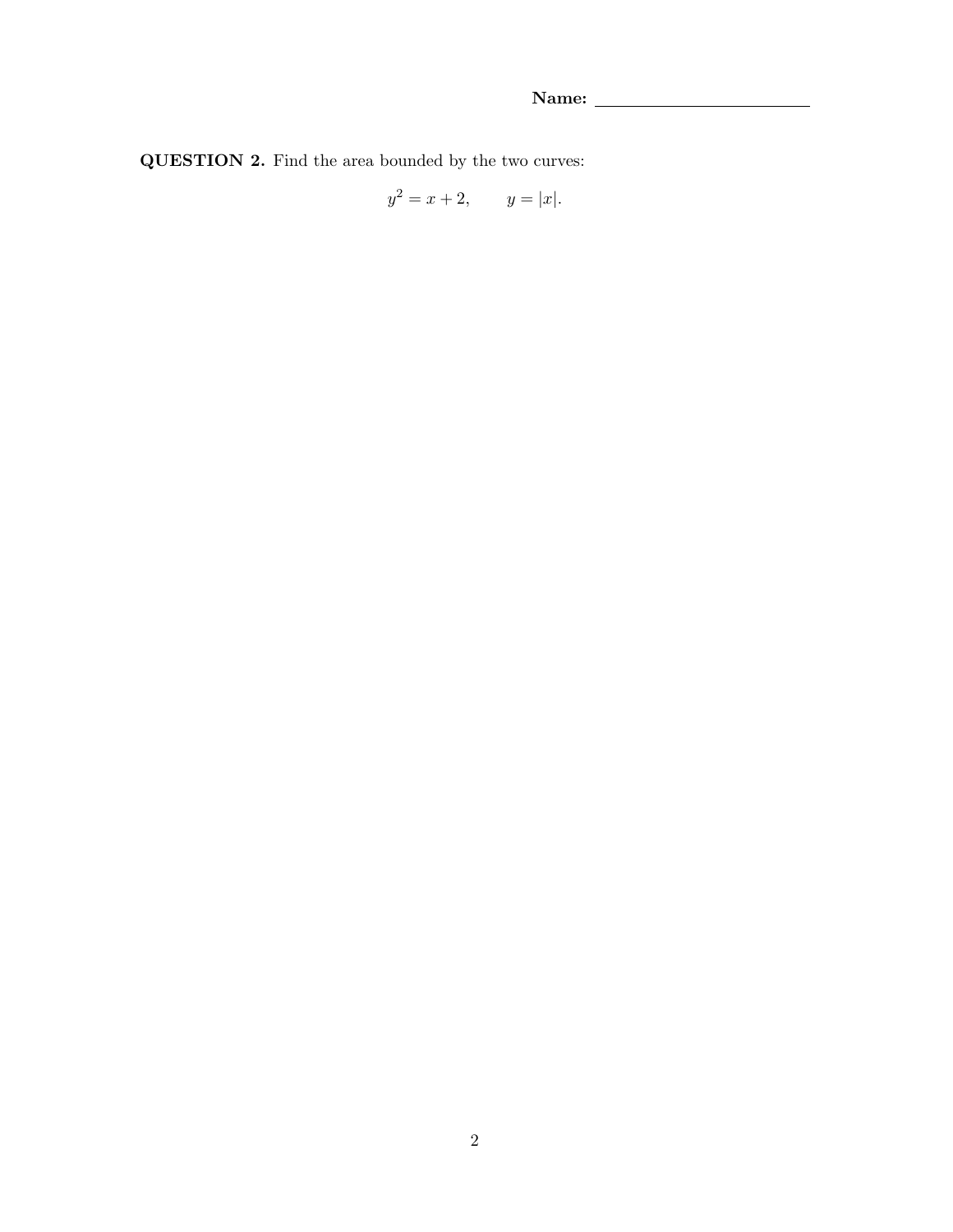QUESTION 3. Find the arclength of the curve:

$$
x = y^{3/2}, \quad 0 \le y \le 1.
$$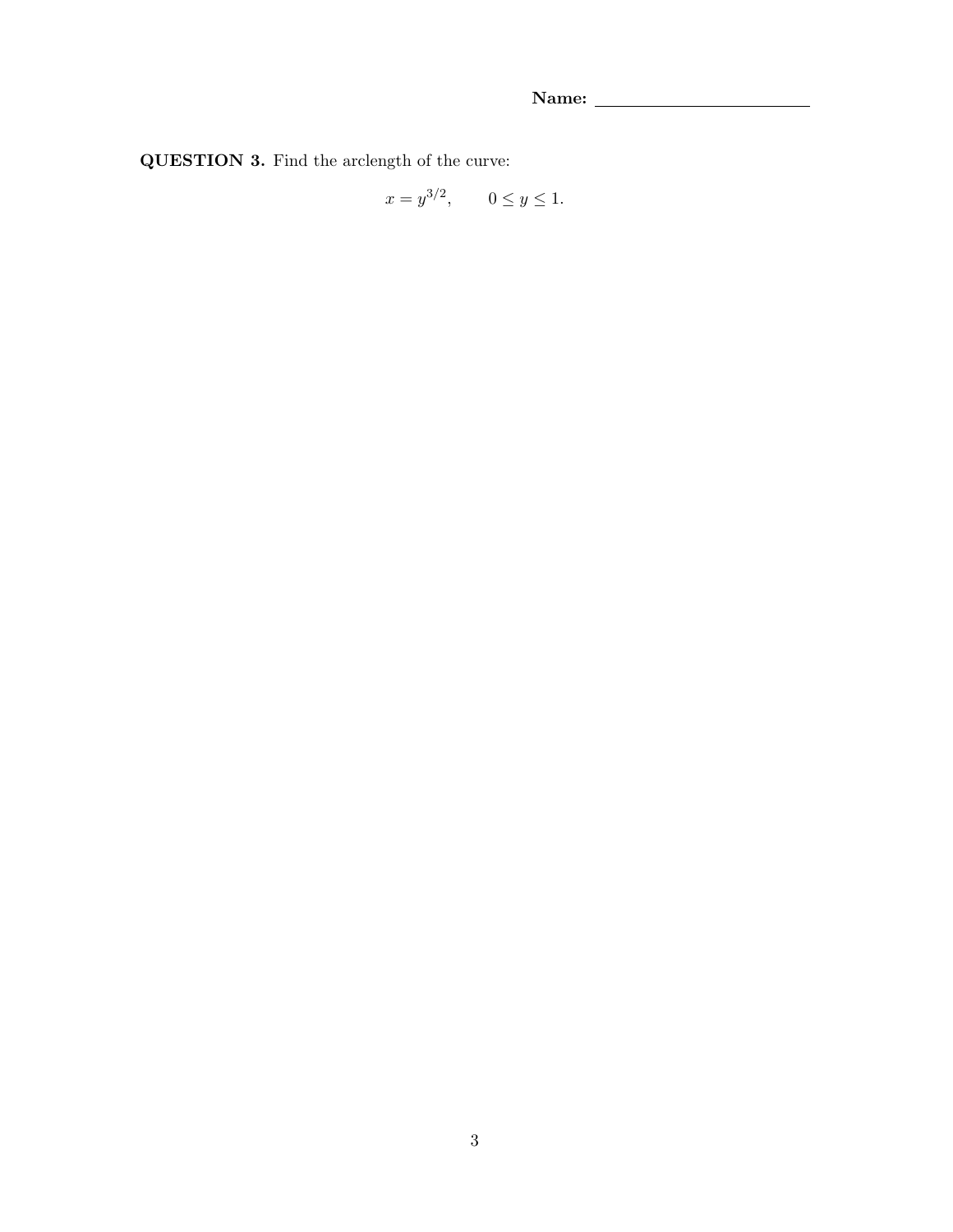QUESTION 4. Check that the function:

$$
f(x) = \begin{cases} 6x(1-x) & \text{if } 0 \le x \le 1\\ 0 & \text{otherwise} \end{cases}
$$

is a probability density function. Find the mean, standard deviation, and median.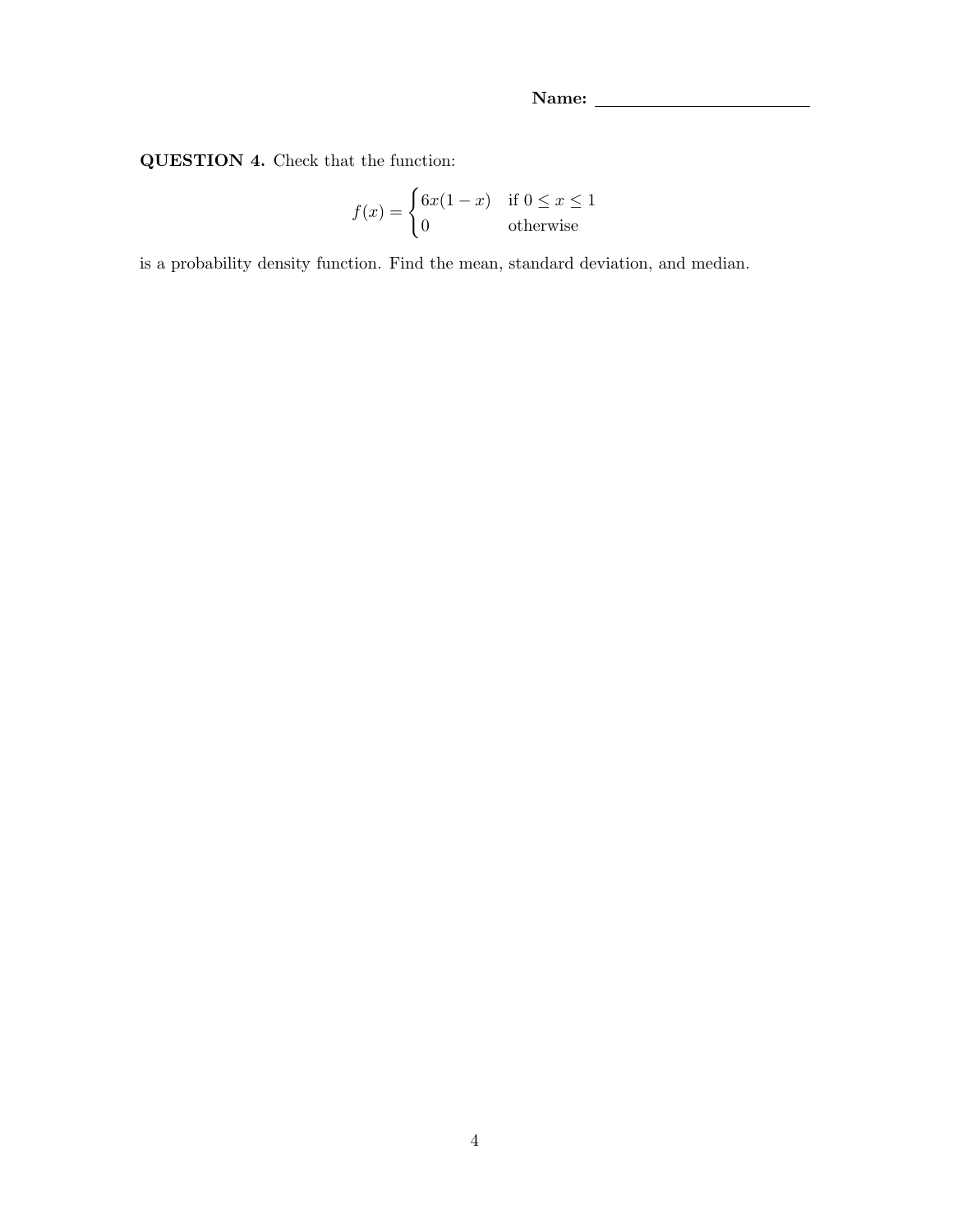QUESTION 5. Find the limit:

$$
\lim_{n \to \infty} \frac{n \cos n}{n^2 + 1}.
$$

Justify you answer.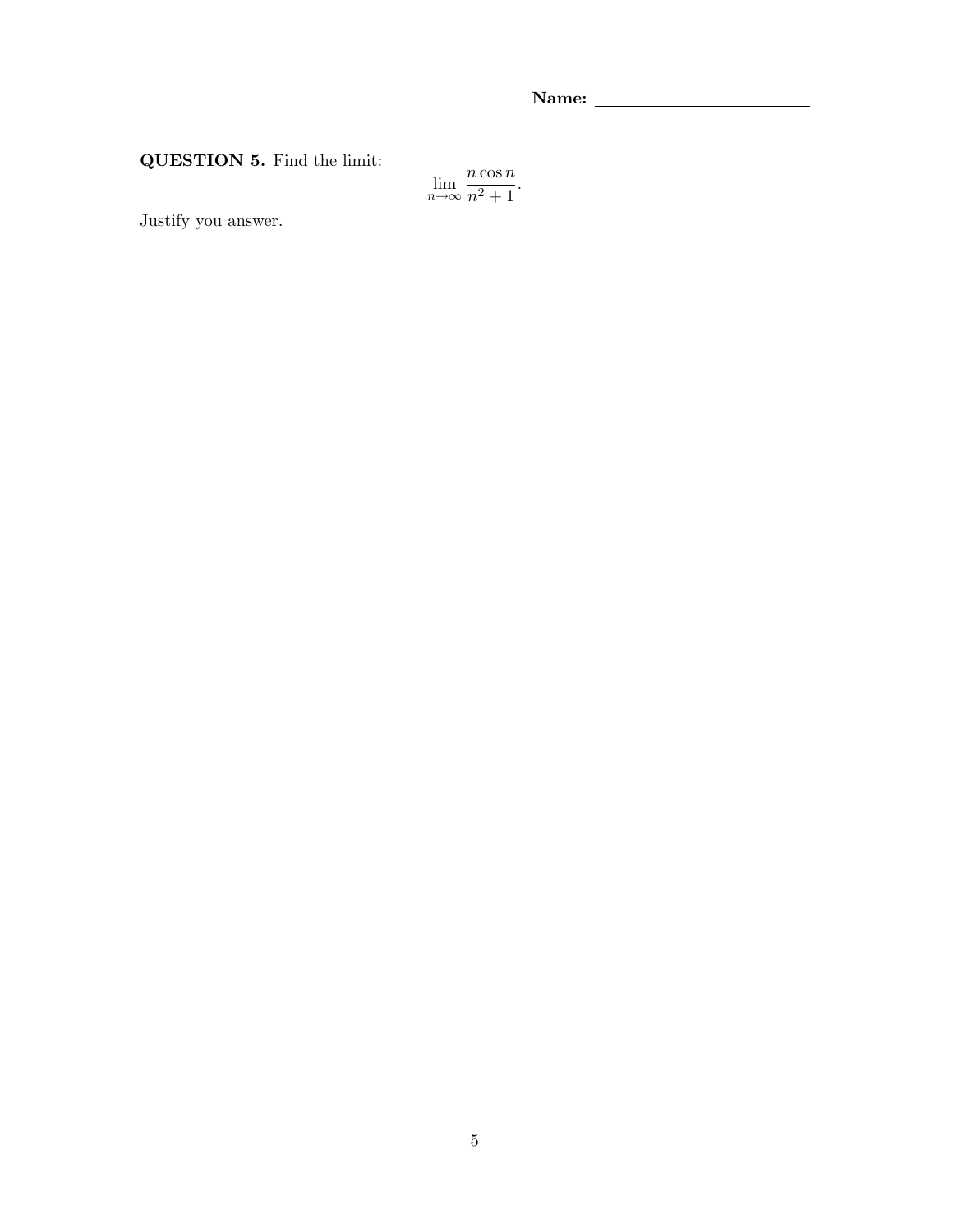QUESTION 6. Determine whether the following series converges:

$$
\sum_{n=1}^{\infty} \ln\left(1 + \frac{1}{n}\right).
$$

Justify your answer.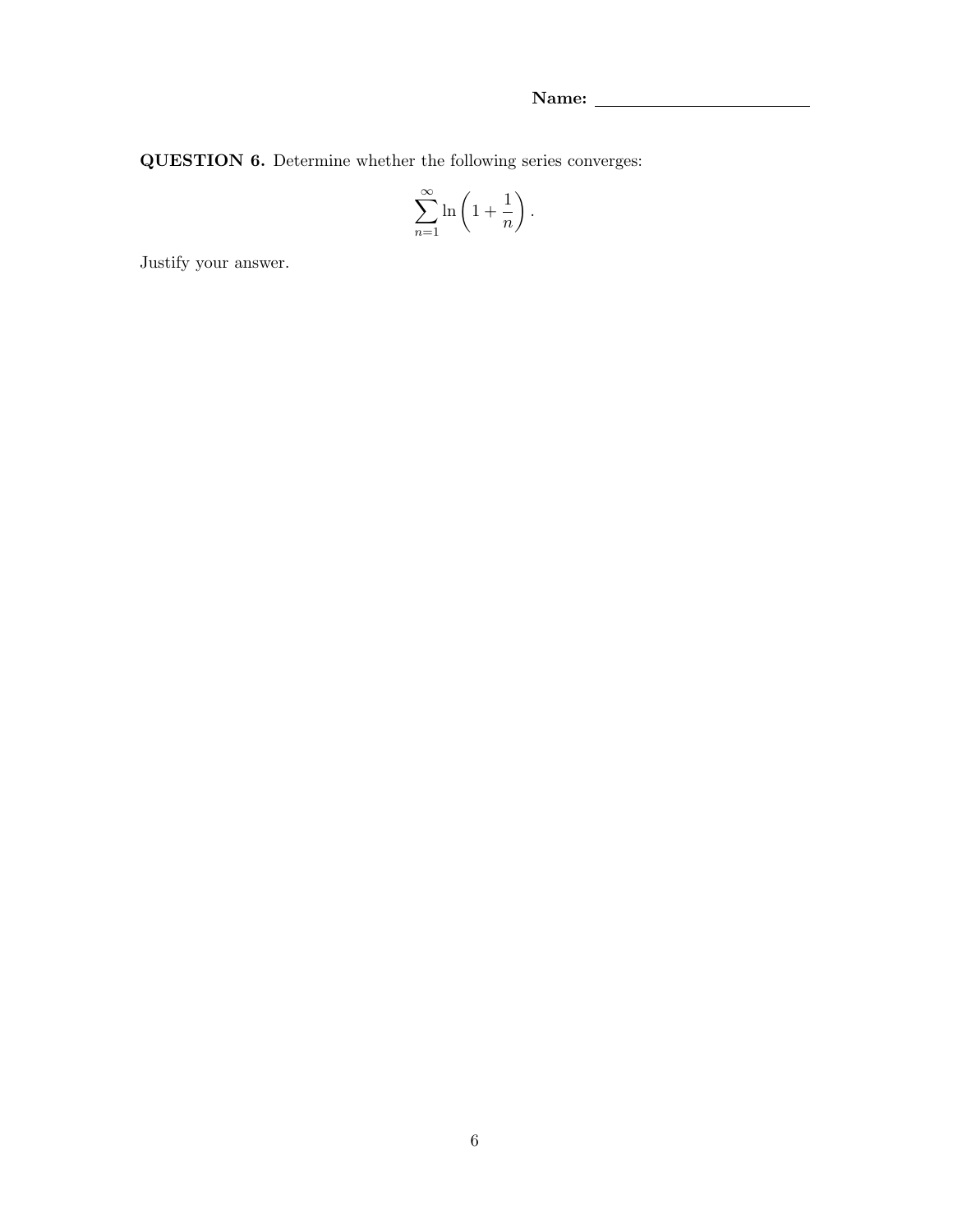QUESTION 7. Determine whether the following series converges, converges absolutely, or converges conditionally:

$$
\sum_{n=2}^{\infty} \frac{(-1)^n}{n \ln n}.
$$

Hint: Use the integral test.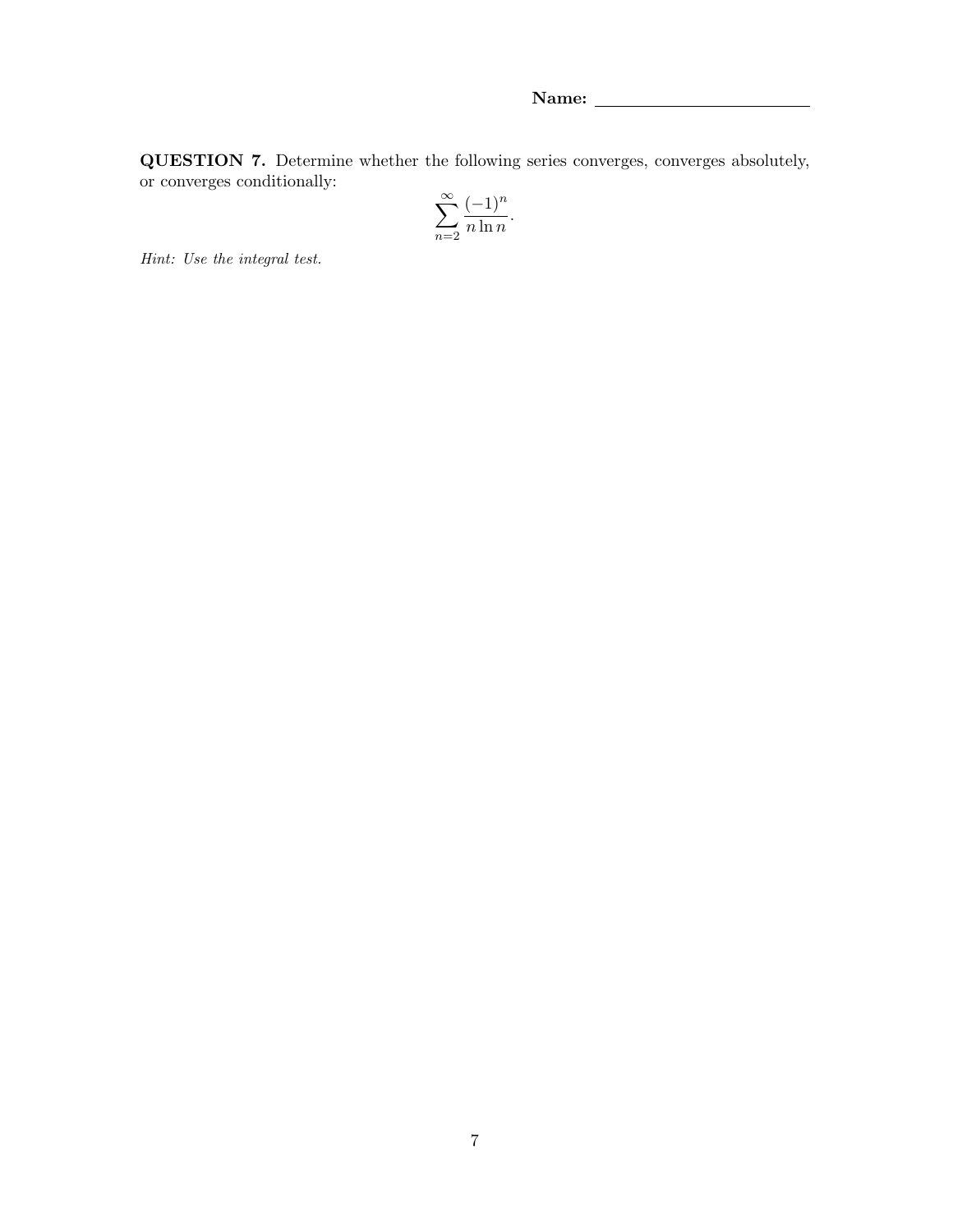QUESTION 8. Find the Maclaurin series for the function:

$$
f = \frac{1}{(1-x)^2}.
$$

Determine the interval of convergence.

*Hint*:  $1/(1-x)^2$  *is the derivative of*  $1/(1-x)$ *.*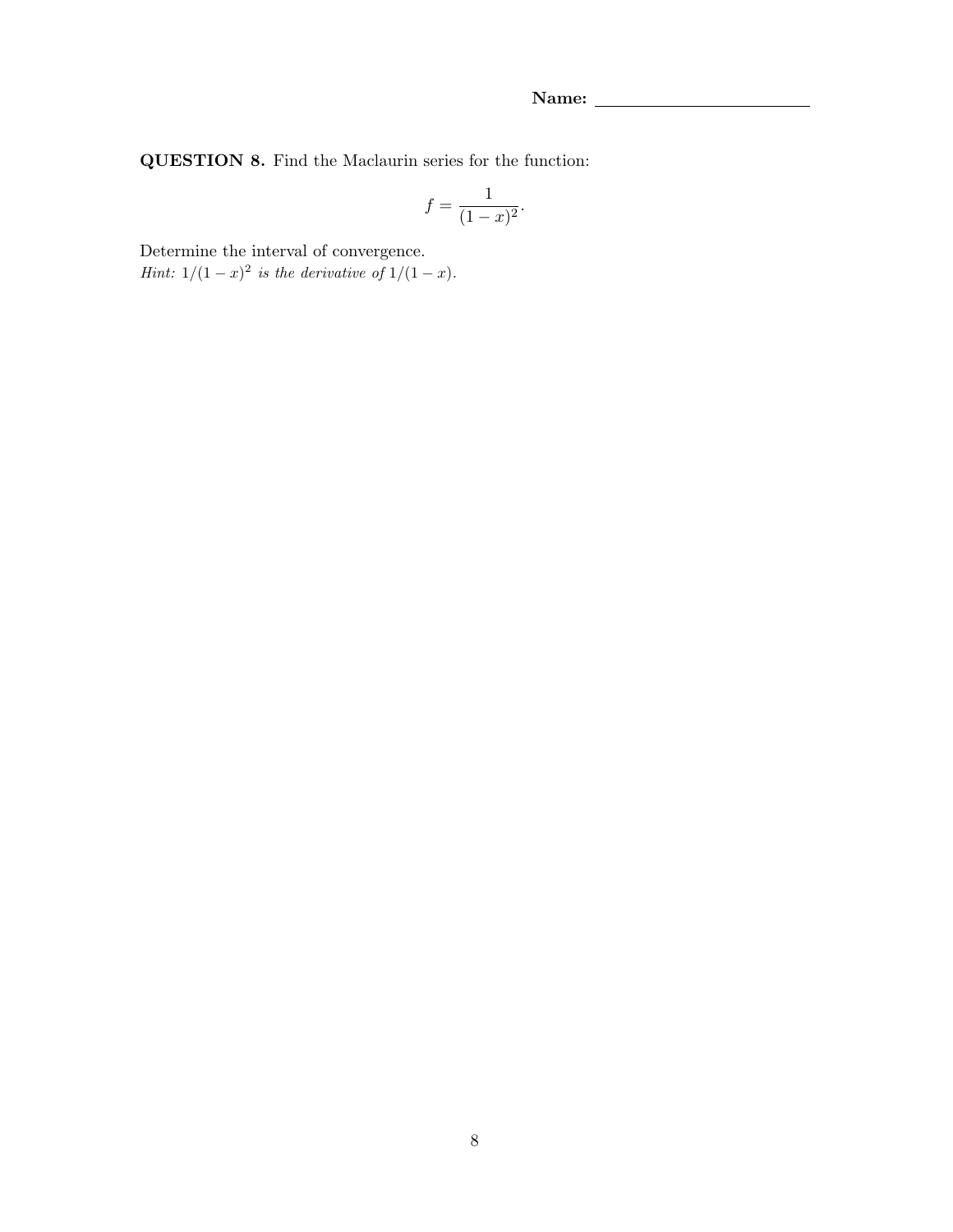**QUESTION 9.** Let  $f(x) = x \arctan x$ . Find  $f^{(126)}(0)$ , the 126<sup>th</sup> derivative of f at  $x = 0$ . Hint: Find the Maclaurin series of f, and use Taylor's formula for the  $126^{th}$  coefficient.